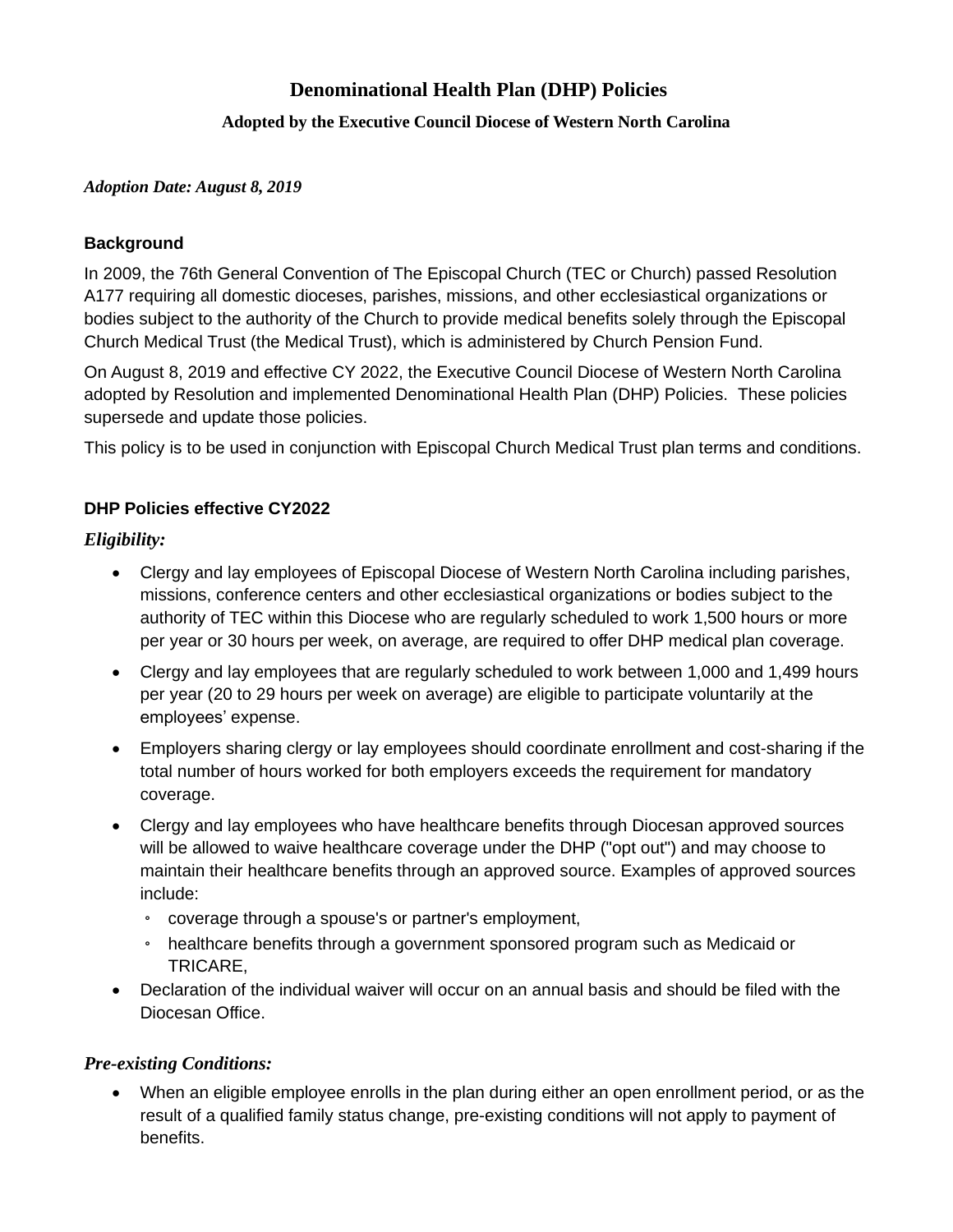### *Parity:*

- Within each Episcopal Diocese of Western North Carolina organization, all eligible clergy and lay employees must be treated equally and be offered the same minimum level of coverage and funding for all medical benefits offered.
	- The same contribution percentage of the premium cost or flat dollar amount.
	- The same coverage level (i.e., single, family, etc.).
	- The same benefit plan designs.

### *Required Minimum Employer Healthcare Contribution:*

- Each Episcopal Diocese of Western North Carolina organization must provide a minimum dollar contribution for all eligible employees equal to 80% of the Single coverage for the Target Plan (see Attachment A)
- Parishes and covered institutions are free to offer higher coverage, as long as parity is maintained.
- Lay and clergy employees who work 20-29 hours per week may, but are not required to, participate in the DHP. However, the employer is not required to fund any of the premium or deductible. If the employer does contribute to the premium it becomes taxable income to the employee. In each parish or covered institution, parity must be maintained in this group.

### *Pre-tax Employee Contributions:*

- Employees are permitted to use pre-tax dollars to pay their share of the cost of group health plan coverage if their employer has adopted and established a "cafeteria plan." The employer, not the Medical Trust, must establish and maintain the cafeteria plan for covered employees,
- An employer-sponsored cafeteria plan is a written document that satisfies the requirements of section 125 of the Internal Revenue Code and gives employees a choice between receiving compensation in cash or paying for group health plan coverage on a pre-tax basis.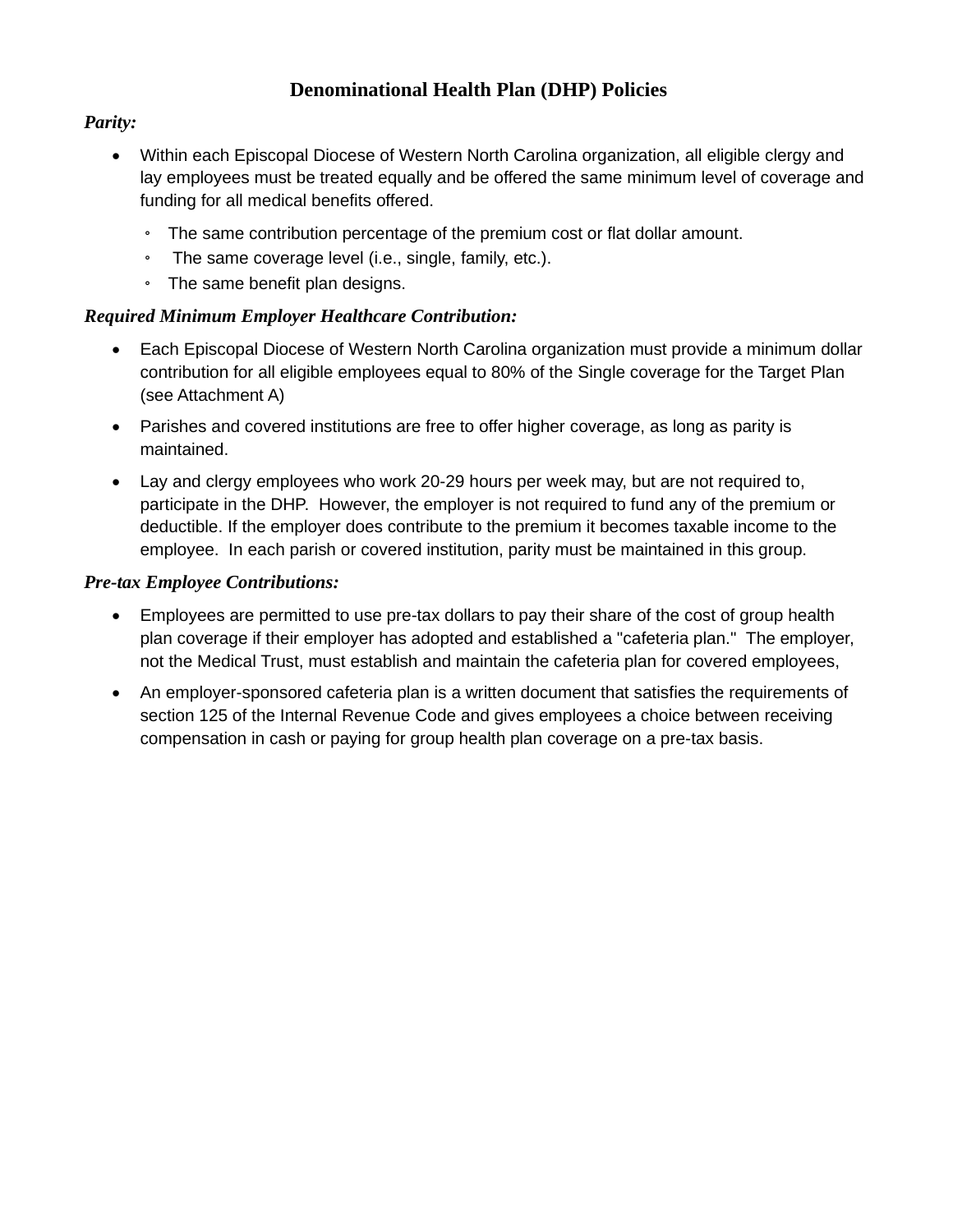| <b>Medical Plan Type</b>                                          |  | <b>Anthem BCBS</b><br><b>OR CIGNA</b><br><b>CDHP-15/HSA</b><br><b>Target Plan</b> | <b>Anthem BCBS OR</b><br><b>CIGNA CDHP-20/HSA</b> |  |  |  |
|-------------------------------------------------------------------|--|-----------------------------------------------------------------------------------|---------------------------------------------------|--|--|--|
| <b>In-Network Coinsurance</b>                                     |  | 15%                                                                               | 20%                                               |  |  |  |
| Individual Deductible                                             |  | \$1,400                                                                           | \$2,800                                           |  |  |  |
| <b>Family Deductible</b>                                          |  | \$2,800                                                                           | \$5,450                                           |  |  |  |
| Individual OOP**                                                  |  | \$2,400                                                                           | \$4,200                                           |  |  |  |
| Family OOP**                                                      |  | \$4,800                                                                           | \$8,450                                           |  |  |  |
| <b>PCP Coinsurance</b>                                            |  | 15%                                                                               | 20%                                               |  |  |  |
| <b>Specialist Coinsurance</b>                                     |  | 15%                                                                               | 20%                                               |  |  |  |
| <b>Emergency Room Coinsurance</b>                                 |  | 15%                                                                               | 20%                                               |  |  |  |
| <b>Urgent care Coinsurance</b>                                    |  | 15%                                                                               | 20%                                               |  |  |  |
| <b>Outpatient Coinsurance</b>                                     |  | 15%                                                                               | 20%                                               |  |  |  |
| <b>Inpatient Coinsurance</b>                                      |  | 15%                                                                               | 20%                                               |  |  |  |
| <b>Non-Network Coinsurance</b>                                    |  | 40%                                                                               | 45%                                               |  |  |  |
| Individual Deductible*                                            |  | \$2,800                                                                           | \$3,000                                           |  |  |  |
| Family Deductible*                                                |  | \$5,600                                                                           | \$6,000                                           |  |  |  |
| Individual OOP**                                                  |  | \$4,800                                                                           | \$7,000                                           |  |  |  |
| Family OOP**                                                      |  | \$9,600                                                                           | \$13,000                                          |  |  |  |
| <b>Pharmacy Retail Copay -</b><br>30-day                          |  | Subject to above<br><b>Annual Deductible</b>                                      |                                                   |  |  |  |
| Tier 1 (Generic)                                                  |  | 15%                                                                               | 15%                                               |  |  |  |
| Tier 2 (Formulary)                                                |  | 25%                                                                               | 25%                                               |  |  |  |
| Tier 3 (Non- Formulary)                                           |  | 50%                                                                               | 50%                                               |  |  |  |
| <b>Pharmacy Mail Order Copay -</b><br>90-day                      |  | Subject to above<br><b>Annual Deductible</b>                                      |                                                   |  |  |  |
| Tier 1 (Generic)                                                  |  | 15%                                                                               | 15%                                               |  |  |  |
| Tier 2 (Formulary)                                                |  | 25%                                                                               | 25%                                               |  |  |  |
| Tier 3 (Non-Formulary)                                            |  | 50%                                                                               | 50%                                               |  |  |  |
| **Out of Pocket Maximum combines medical, behavioral and pharmacy |  |                                                                                   |                                                   |  |  |  |
|                                                                   |  | <b>Monthly Rates</b>                                                              |                                                   |  |  |  |
| Single (EE)                                                       |  | \$916                                                                             | \$820                                             |  |  |  |
| EE+ Spouse                                                        |  | \$1,832                                                                           | \$1,640                                           |  |  |  |
| EE+ Child(ren)                                                    |  | \$1,649                                                                           | \$1,476                                           |  |  |  |
| EE+ Family                                                        |  | \$2,748                                                                           | \$2,460                                           |  |  |  |
| <b>Minimum Required Employer</b><br><b>Monthly Contribution</b>   |  | \$732.80<br>80% of Single Target Plan Cost                                        |                                                   |  |  |  |

### **2021 Attachment A (See Annual Enrollment Guide for other offered benefits.)**